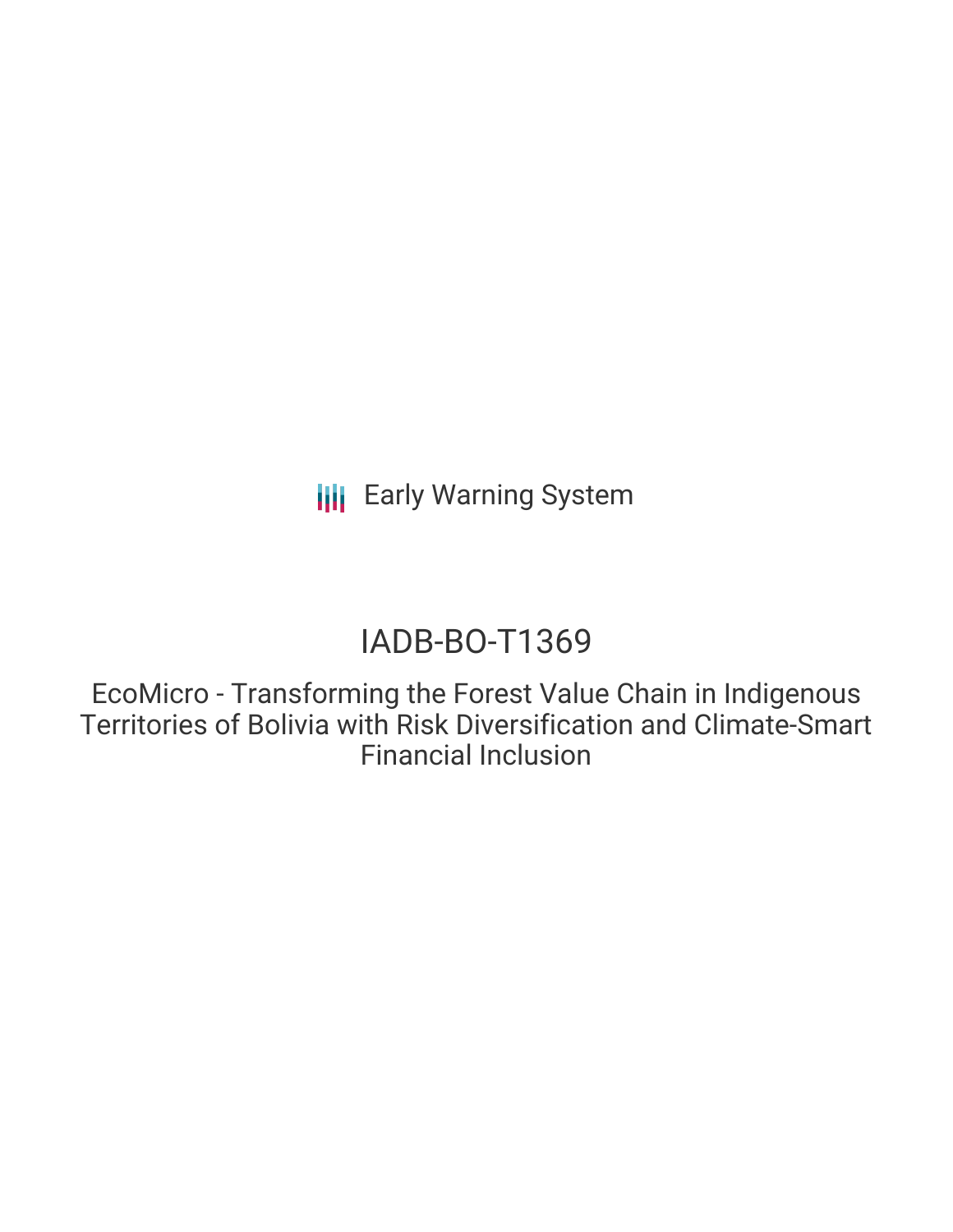

EcoMicro - Transforming the Forest Value Chain in Indigenous Territories of Bolivia with Risk Diversification and Climate-Smart Financial Inclusion

#### **Quick Facts**

| <b>Countries</b>               | Bolivia                                         |
|--------------------------------|-------------------------------------------------|
| <b>Financial Institutions</b>  | Inter-American Development Bank (IADB)          |
| <b>Status</b>                  | Approved                                        |
| <b>Bank Risk Rating</b>        | U                                               |
| <b>Borrower</b>                | Government of Bolivia                           |
| <b>Sectors</b>                 | Agriculture and Forestry, Technical Cooperation |
| <b>Investment Type(s)</b>      | <b>Advisory Services</b>                        |
| <b>Investment Amount (USD)</b> | \$0.70 million                                  |
| <b>Project Cost (USD)</b>      | \$0.70 million                                  |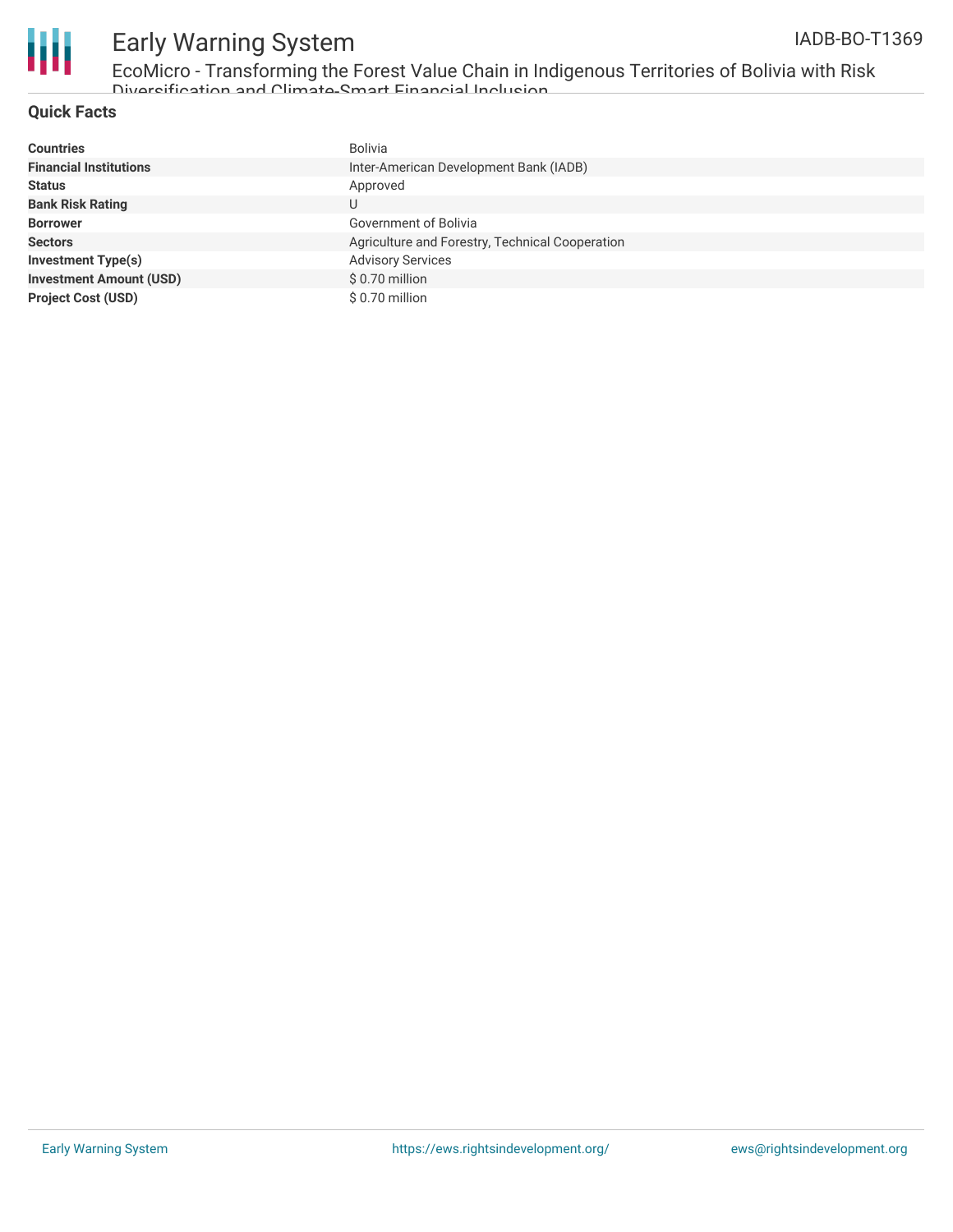

EcoMicro - Transforming the Forest Value Chain in Indigenous Territories of Bolivia with Risk Diversification and Climate-Smart Financial Inclusion

### **Project Description**

The objective of this project is to transform the forest value chain by diversifying its risks and financial control mechanisms focused on improving the use of the forest, and promoting investments in environmental safeguards.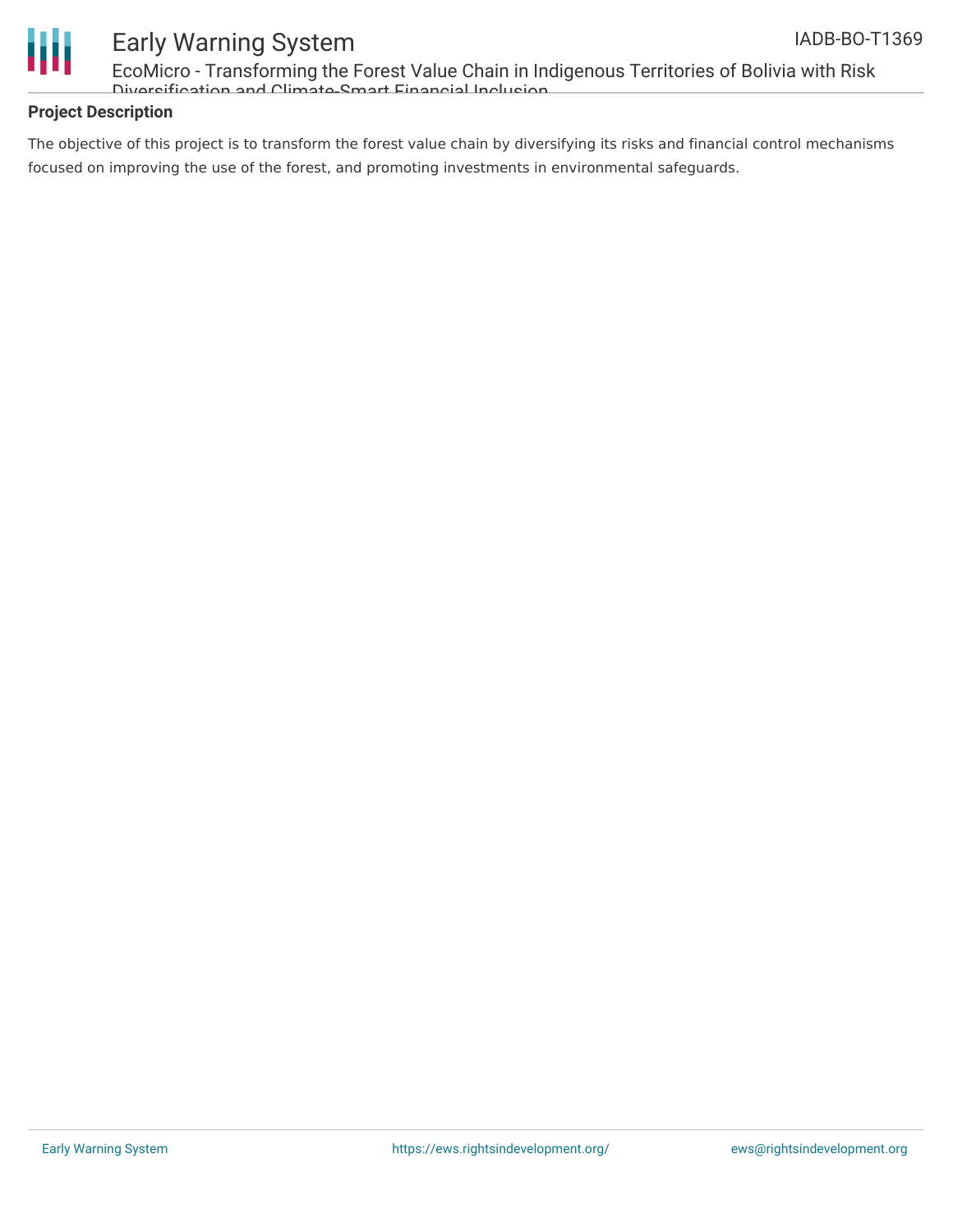



EcoMicro - Transforming the Forest Value Chain in Indigenous Territories of Bolivia with Risk Diversification and Climate-Smart Financial Inclusion

#### **Investment Description**

• Inter-American Development Bank (IADB)